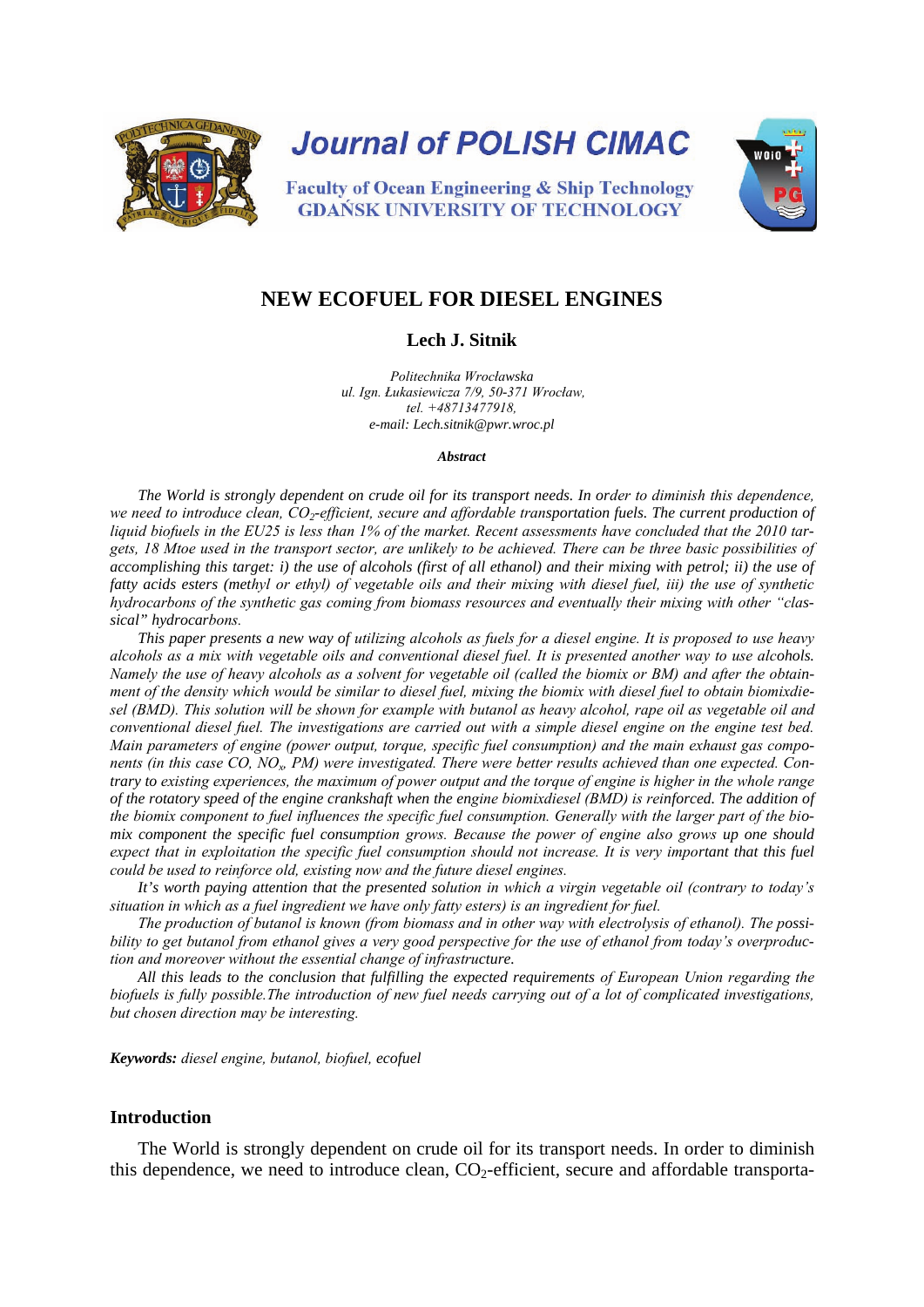tion fuels. The current production of liquid biofuels in the EU25 is less than 1% of the market. Recent assessments have concluded that the 2010 targets, 18 Mtonnes used in the transport sector, are unlikely to be achieved.

There can be three basic possibilities of accomplishing this target: i) use of alcohols (first of all ethanol) and their mixing with petrol; ii) the use of fatty acids esters (methyl or ethyl) of vegetable oils and their mixing with diesel fuel, iii) the use of synthetic hydrocarbons of the synthetic gas coming from biomass resources and eventually their mixing with other "classical" hydrocarbons.

It is known that today in EU we have an overproduction of ethanol. Together we have an overproduction of petrol. We need more and more fuels for diesel engines. Also in the nearest future, thanks to increasing of engine efficiency, the situation will be not change.

This paper presents a novel way of using alcohols as fuels for a diesel engine. Namely it shows the use of heavy alcohols as a solvent for vegetable oil (this mixture is called the biomix or BM) and after the obtainment the density by biomix which would be similar to the density of diesel fuel, mixing the biomix (BM) with diesel fuel (D) to obtain biomixdiesel (BMD).

This solution will be shown for example with butanol as heavy alcohol, rape oil as vegetable oil and conventional diesel fuel.

### **Investigations**

The technology of butanol production is known. There are three separated ways to use.

- Directly
	- o Conventional

Traditionally, the production of fermentation products such as Bioethanol has relied on feedstock's that are rich in either sugars (cane or beet) or starch which is easily broken down into sugars (wheat, corn or rice). The future is in new plants the working with another art of microorganisms like thermophiles.

o TMO technology process

TMO's technology platform is based on a select group of *thermophilic microorganisms* (*Thermophiles*). The optimal feedstock for bioconversions would be waste biomass (e.g. straw, wood chips and paper pulp effluent) and crops specially grown for their high biomass production rate (kenaf, miscanthus and short rotation woody crops). Such sources can be described as "cellulosic biomass" for their high cellulose and hemicellulose content.

Indirectly – from ethanol

Electrolysis. The electrolysis is an old process, but with develops a fuel cell and new art of solar cell the electrolysis process may by develop to the new process of butanol production from ethanol. The elektrolyse is going from chemical eqation;

 $2C_2H_5OH + 2C_2H_5OH \rightarrow 2C_4H_9OH + 2H_2 + O_2$ 

The properties of butanol and its comparison to the light alcohols and conventional engine fuels are as following.

| <b>Fuel</b>    | <b>Energy density</b> | <b>Heat of vaporization</b> | Kinematic viscosity at<br>$20^{\circ}$ C |
|----------------|-----------------------|-----------------------------|------------------------------------------|
| Diesel         | 38.6 MJ/l             | $0,47$ MJ/kg                | $>3$ cSt                                 |
| Gasoline       | $32.0$ MJ/1           | $0.36$ MJ/kg                | $0.4 - 0.8$ cSt                          |
| <b>Butanol</b> | 29.2 MJ/l             | $0.43$ MJ/kg                | $3.64$ cSt                               |
| Ethanol        | 19.6 MJ/l             | $0.92$ MJ/kg                | $1.52$ cSt                               |
| Methanol       | 16.0 MJ/l             | $1.20$ MJ/kg                | $0.64$ cSt                               |

*Tab.1. The properties of different fluids*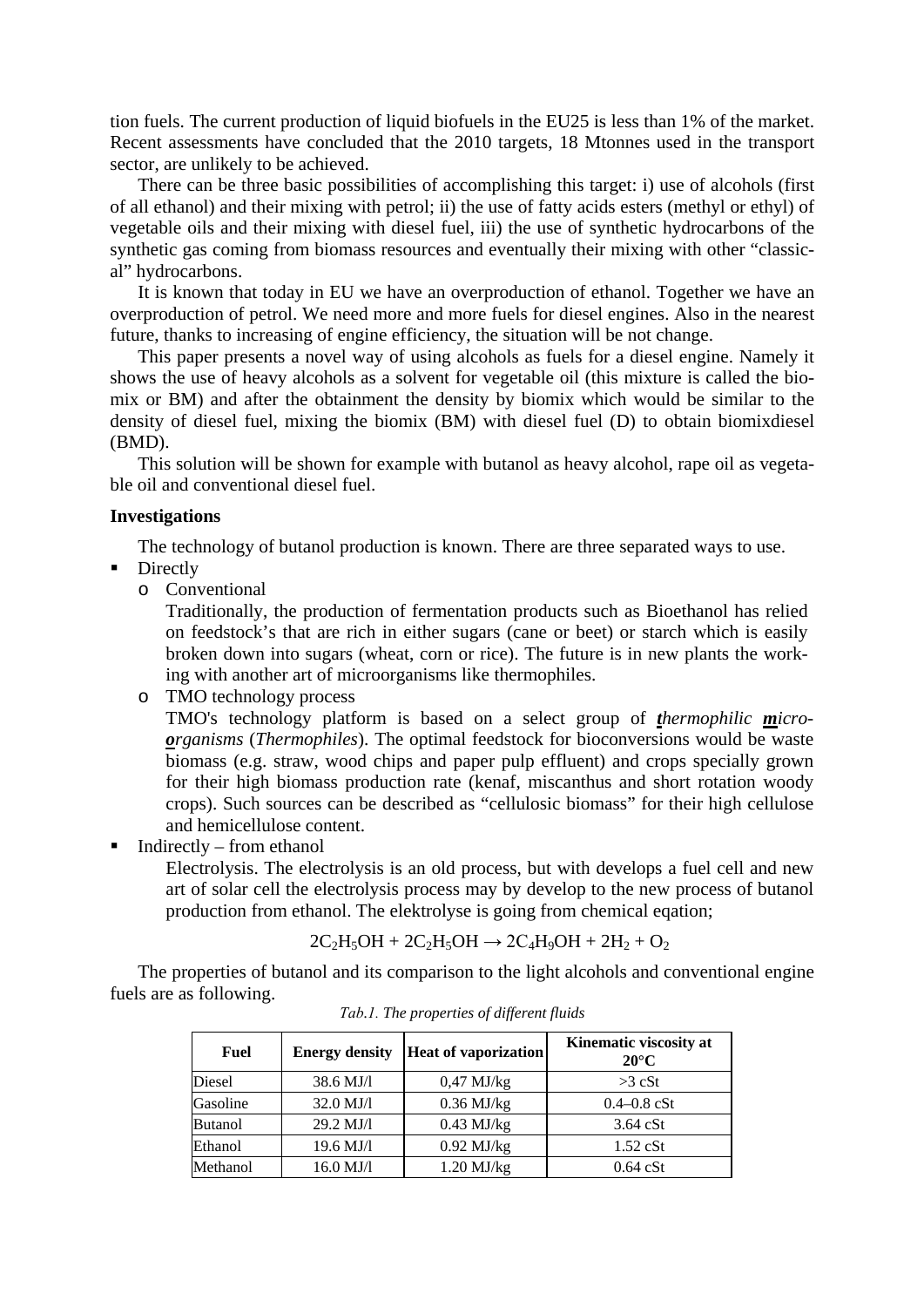It is interesting that the butanol is similar in the energetically properties to the petrol. The solvent properties of butanol for solving heavy hydrocarbons (such diesel fuels) are very good. The mix is homogenous (both fluids don't separate after several months). This is in contrary to the ethanol, which doesn't solve the diesel fuel. It is important that the butanol practically doesn't solve water (contrary to the ethanol which solves water in any proportion).

There were prepared three mixtures for investigation.

In the first step the rape oil (vegetable oil) is mixed with butanol from which we have the mixture, the density of which would be similar to the density of diesel fuel. This mixture is called as a BM (Bio Mix). In the second step this fuel (BM) was mixed with conventional diesel fuel (EN 590) to obtain biomixdiesel (BMD). These fluids were mixed in the following proportions.

- biomix (BM) 10 % v/v, diesel fuel (D) 90 % v/v, called as 10BMD,
- biomix (BM) 20 % v/v, diesel fuel (D) 80 % v/v, called as 20BMD,
- biomix (BM) 50 % v/v, diesel fuel (D) 50 % v/v, called as 50 BMD.

All above mixtures are very homogeneous. It is impossible to see any phases (contrary to, for example, the mix of rape methyl ester with conventional diesel fuel).

The engine investigations are carried out with a simple diesel engine on the engine test bed.

Main parameters of engine (power output, torque, specific fuel consumption) and the main exhaust gas component (in this case  $CO$ ,  $NO<sub>x</sub>$ ,  $PM$ ) will be evaluated.

The investigation results are given in the following figures.



*Fig. 1. The change of engine output parameters as a dependant factor of crankshaft rotation speed of the PER-KINS AD.3.152.UR engine supplied with 10BMD.* 

The additive of 10%, bio" phase to the mineral diesel fuel leads to the remarkable increase of engine torque by unchangeable specific fuel consumption. Consequently the emission of  $NO<sub>x</sub>$  decreases by 30% to 60%. At the same time emissions of CO and PM decrease, too.

Likewise the parameters change by supplying the engine with 20BMD.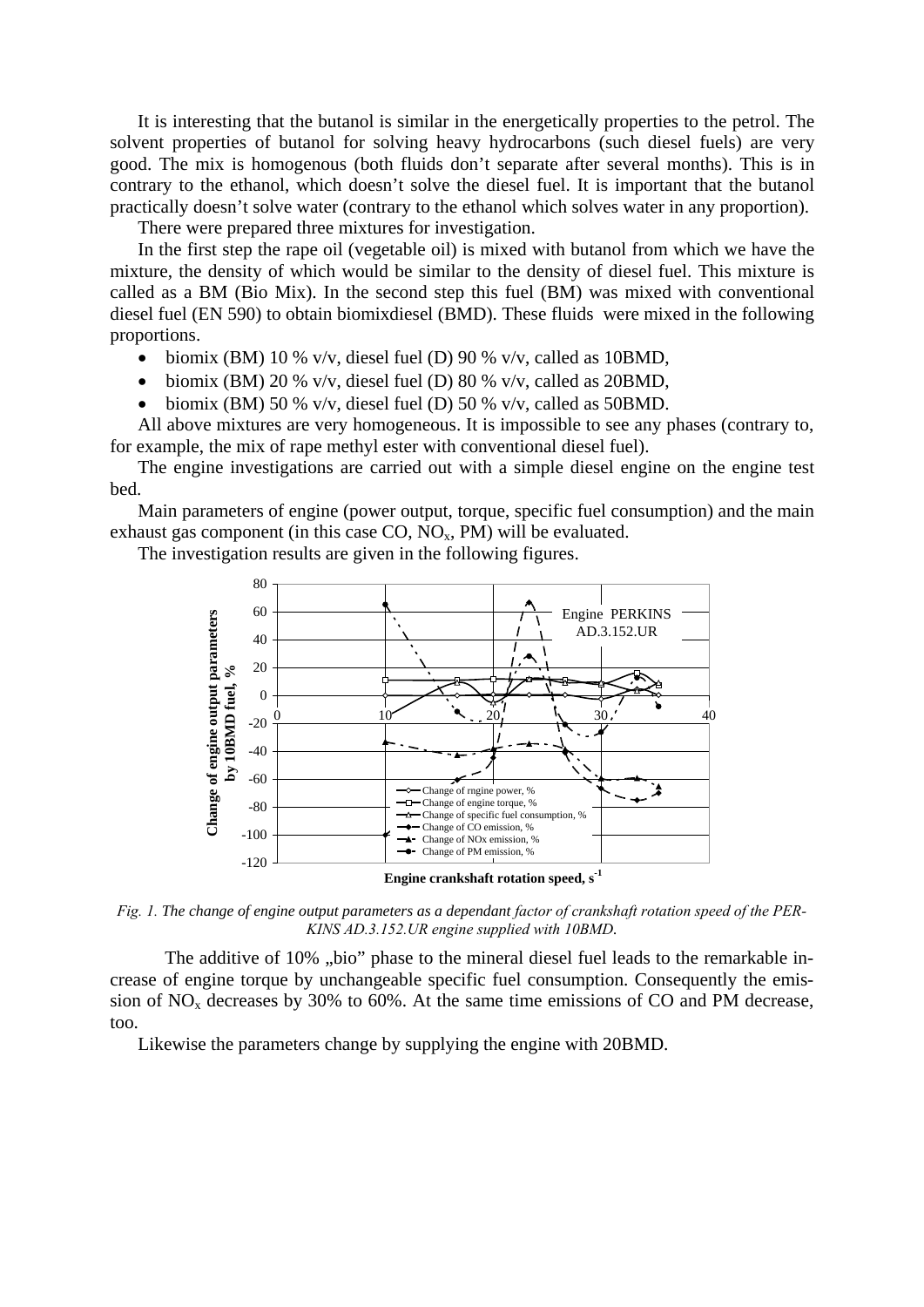

**Engine crankshaft rotation speed, s-1**

Fig. 2. The change of engine output parameters as a dependant factor of crankshaft rotation speed of the PER-*KINS AD.3.152.UR engine supplied with 20BMD.*

Undoubtedly the biggest changes of engine parameters occur with supplying the engine with 50BMD. In this case the maximum of engine power and engine torque increases with the simultaneous increase of specific fuel consumption. Fuel consumption increases only with the higher engine crankshaft speed. The fuel consumption increases by the percentage as the engine torque, but increasing of torque was registered with all engine crankshaft rotation speeds. All the emissions of toxic parts of engine exhaust gases were decreased considerably.



*Fig. 3. The change of engine output parameters as a dependant factor of crankshaft rotation speed of the PER-KINS AD.3.152.UR engine supplied with 50BMD.*

The above results were obtained without any change of engine control parameters (the engine control parameters were the same as with supplying the engine with conventional diesel fuel), so without any optimization of control parameters. It appears that after optimization of engine control parameters; the results will be much better.

## **Conclusions**

There have been given the first results of investigations of application of heavy alcohols as an ingredient of diesel fuel. In this case there have been presented the first results of investiga